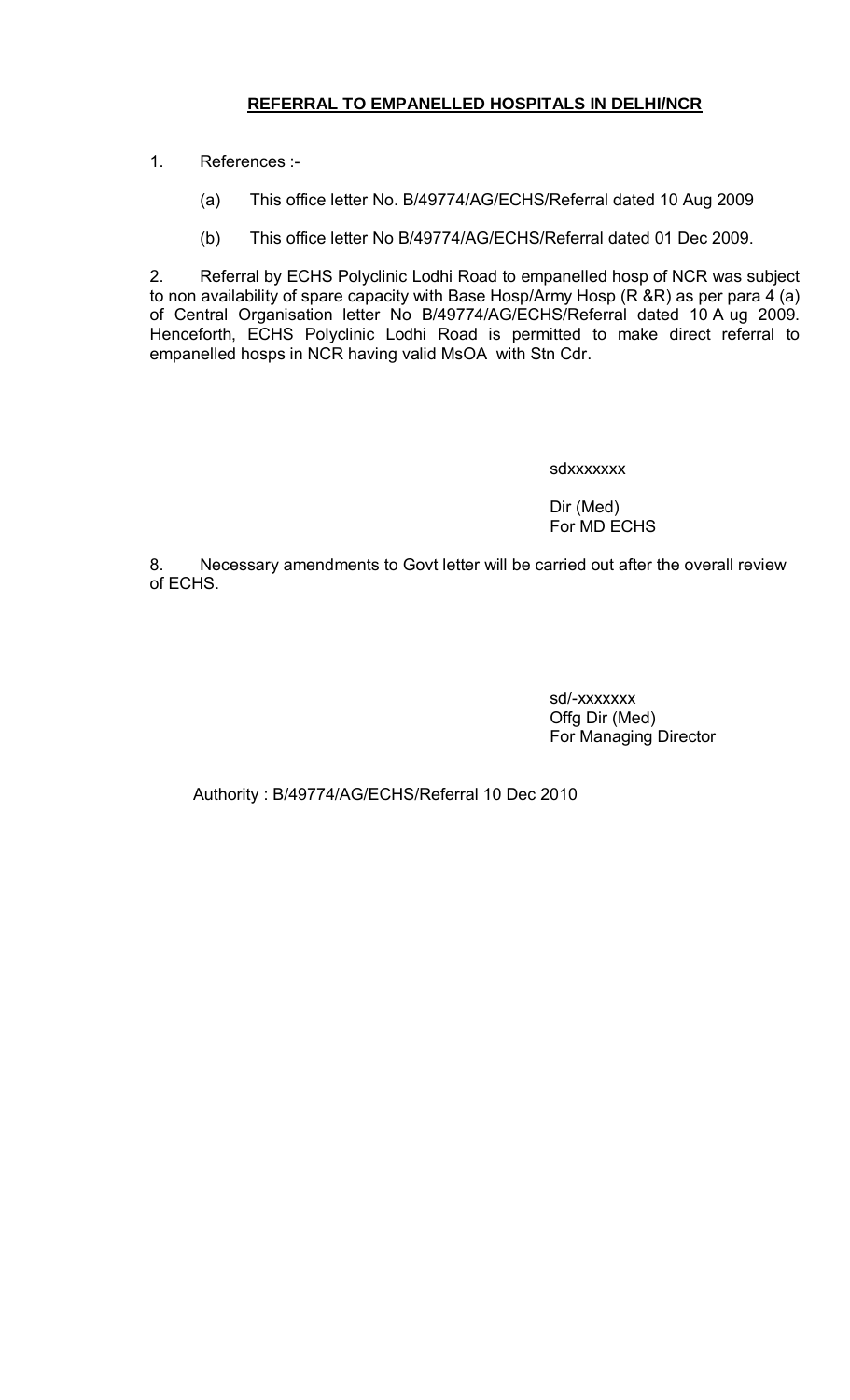**Appx 'A'**

(Refer Para 5 of letter Central Org ECHS Letter No. B/49778/AG/ECHS/Policy dt 19 Aug 08)

# **REVISED CHANNEL OF PROCESSING OF INDIVIDUAL REIMBURSEMENT BILLS**



**\*** 

**1. Claims above 2 lakhs will be sent to Regional Centre (Except RC, Chandimandir and Regional Centre Delhi) as hithertofore.**

**2. Claims above 4 lakhs will be fwd to Central Org ECHS for further processing.**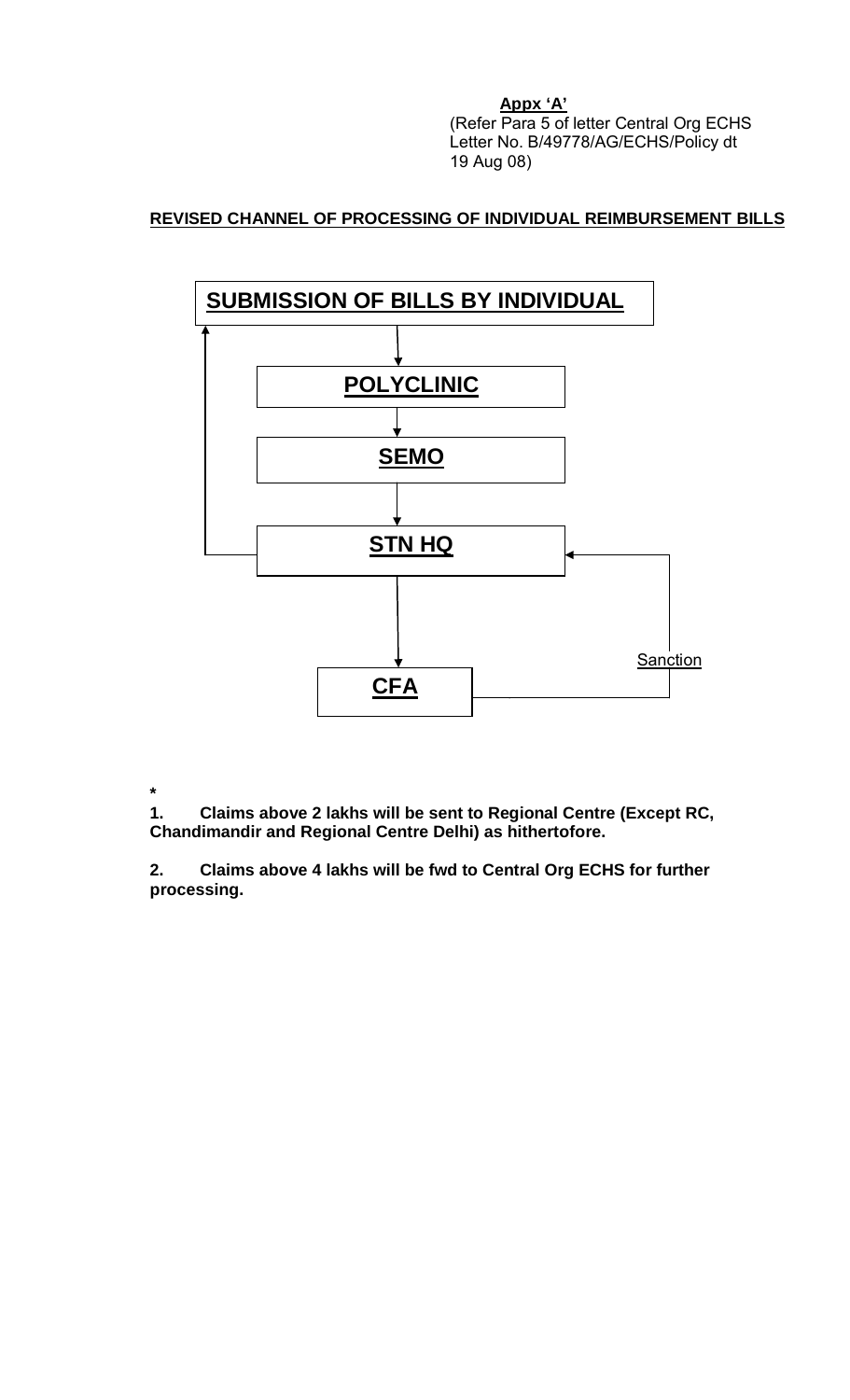#### **Appx 'B'**

(Ref Para 7 of Central Org ECHS Letter No. B/49778/AG/ECHS/Policy dt 19 Aug 2008)

#### **SANCTION OF CFA FOR EMERGENCY TREATMENT IN NON-EMPANELLED HOSPITAL DEBITABLE TO MAJOR HEAD-2076, MINOR HEAD-107 SUB HEAD-F, CODE HEAD-365/00**

1. Under the provisions of Government of India, Ministry of Defence letter No 24(8)/03/US/(WE)/D(Res) dated 19 December 2003, on 'Procedure for Payment and Reimbursement of Medical Expenses" under ECHS, read in conjuction with Serial 1 of Appendix to Govt of India, Ministry of Defence letter No 24(3)/03/US/(WE)/D(Res)(i) dated 08 September 2003 and Central Org ECHS letter No B/49778/AG/ECHS/Policy DT 19 Aug 2008, sanction of CFA is hereby accorded for payment

**\_\_\_\_\_\_\_\_\_\_\_\_\_\_\_\_\_\_\_\_\_\_\_\_\_\_** (Retd) as per the following details:-

| (a)       | <b>ECHS card No/Regn No</b> |  | <u> 1999 - Johann Barbara, martxa al</u>                                |
|-----------|-----------------------------|--|-------------------------------------------------------------------------|
| (b)       | Name of Patient             |  |                                                                         |
| (c)       | Name of the Hospital        |  | $\mathcal{L}_{\text{max}}$ . The contract of $\mathcal{L}_{\text{max}}$ |
|           |                             |  |                                                                         |
|           |                             |  |                                                                         |
| (d)       | Period of Hospitalisation   |  |                                                                         |
| (e)       | Diagnosis                   |  |                                                                         |
|           |                             |  |                                                                         |
| (f)       | <b>Amount Santioned</b>     |  |                                                                         |
|           |                             |  | only)                                                                   |
| File Ref: |                             |  | (Sanction of CFA)                                                       |
| Date      |                             |  |                                                                         |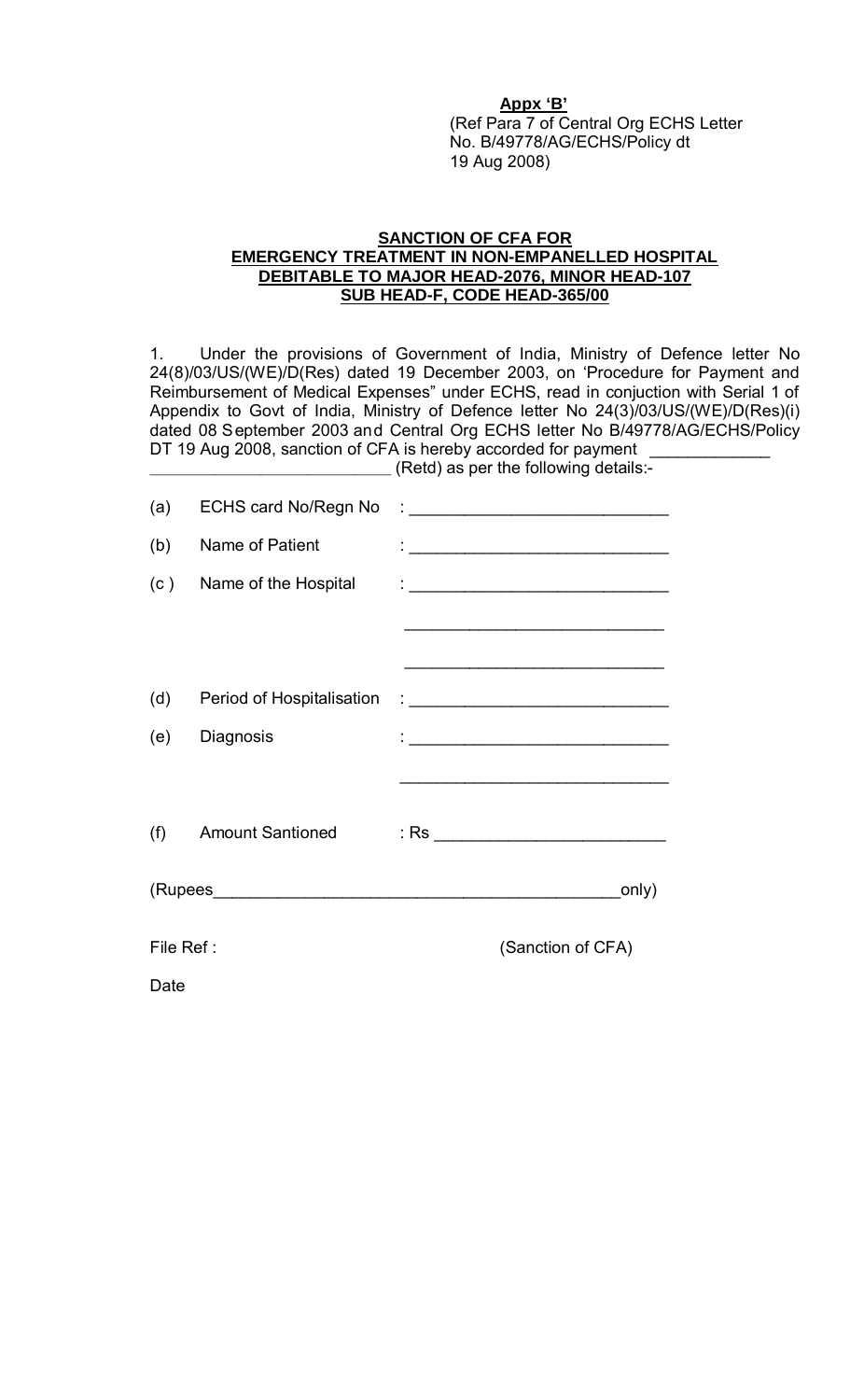**Encl '5'** (Refer to Para 14 of letter No. B/49774/AG/ECHS/Referral Dt 01 Dec 2009)

Tele : 011-25684945 Mil : 6833

> Central Organisation, ECHS Adjutant General's Branch IHQ of MoD (Army) Madue Line, Delhi Cantt -10

B/49773/AG/ECHS/Policy 01 Dec 2008

IHQ of MoD (Navy)/DGMS/(N) for OIC ECHS Air HQ (VB)/AOA/DPS HQs SC, EC, WC,CC,NC,SWC (A/Med) HQs WNC, SNC &ENC HQs WAC, CAC, EAC, TC, SWAC & MC IAF

#### **PROCEDURE FOR PAYMENT AND REIMBURSEMENT OF MEDICAL EXPENSES UNDER ECHS**

- 1. Reference :-
	- (a) GOI, MOD letter No 24(8)/03/US(WE)/D(Res) DATED 19 Dec 2003.
	- (b) This HQ letter No B/49778/AG/ECHS/POLICY dated 16 May 2007.
	- (c ) This HQ letter No B/49778/AG/ECHS/Policy dated 19 Aug 2008.

2. Following paragraph may be added to this HQ letter at Para 1 (c ) for allowing review and reconsideration of the claims being rejected :-

"In case any claim preferred by an ECHS member is not recommended, it will not be rejected from any intermediate functionary due to any reason, whatsoever. Calim will be fwd to Central Organisation, ECHS for review alongwith deatailed reasons for rejection".

> Sd/-xxxxxxxxxx Jt Dir (Med) For Managing Director

**Copy to :-**

\_\_\_\_\_\_\_\_\_\_\_\_\_\_\_\_\_\_\_\_ - Please ensure dissemination of above

Contents to all All Regional Centres ECHS Concerned under AOR Kendiry Saink Board -For info please

Internal :-

Web JCO P & FC Sec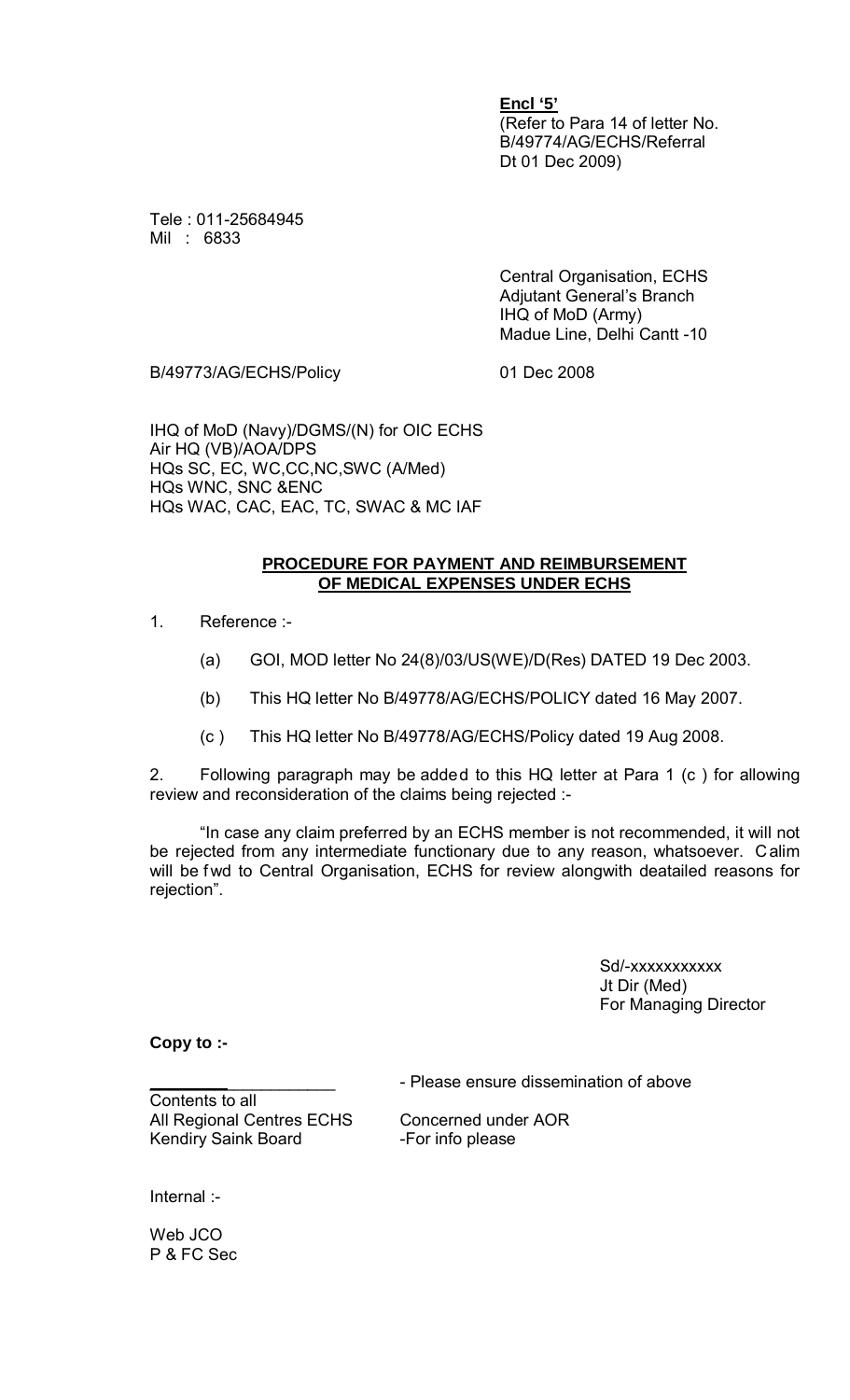**Encl '6'** (Refer to Para 14 of letter No. B/49774/AG/ECHS/Referral Dt 01 Dec 2009)

Tele : 011-25684945 Mil : 6833

> Central Organisation, ECHS Adjutant General's Branch IHQ of MoD (Army) Madue Line, Delhi Cantt -10

B/49773/AG/ECHS/Policy 26 May 2009

 $\overline{\phantom{a}}$  , which is the set of the set of the set of the set of the set of the set of the set of the set of the set of the set of the set of the set of the set of the set of the set of the set of the set of the set of (All Regional Centres

### **RE-IMBURSEMENT OF DIAYYSIS CHARGES**

1. In a S tn which does not have an empanelled facility for Haemodialysis, the treatment can permitted in the non-empanelled hospital as a life saving treatment.

2. Haemodialysis can also be p ermitted in a non-empanelled hospital when the facility in an empanelled hosp is not available to an ECHS member due to its limited capacity.

3. The following are the guidelines :-

(a) EIR should be raised by OIC Polyclinic with an endorsement stating that Haemodialysis is not available in a Service/Empanelled hospital in the Stn. Non availability of Haemodialysis in empanelled hosp be examined with ref to provn of Para 2 above.

(b) Bills are to be processed for a period of one month at a time.

(c ) The maximum amount admissible will be as per CGHS package applicable in the area or the amount claimed, whichever is less.

4. This supersedes Central Organisation ECHS letter No B/49770/AG/ECHS dt 31 Oct 2007.

> Sd/xxxxxxxxxx Offg Dir (Med) For Offg MD

**Copy to :-**

All Comd HQs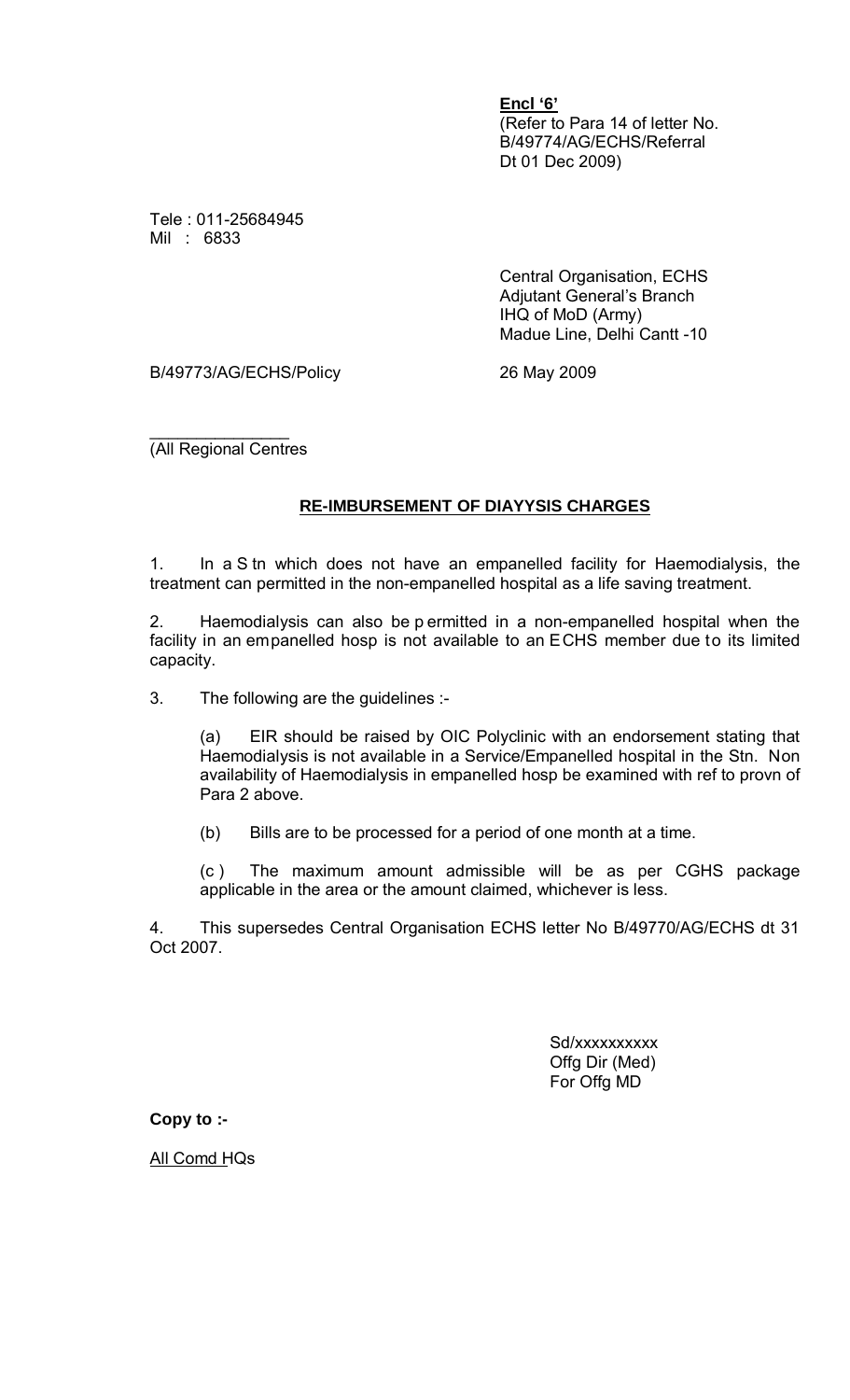**Encl '7'** (Refer to Para 25 (b) of letter No. B/49774/AG/ECHS/Referral Dt 01 Dec 2009)

Tele : 011-25684945 Mil : 6833

> Central Organisation, ECHS Adjutant General's Branch IHQ of MoD (Army) Madue Line, Delhi Cantt -10

B/49773/AG/ECHS/Policy 05 Apr 07

IHQ of MoD (Navy)/DGMS/(N) for OIC ECHS Air HQ (VB)/AOA/DPS HQs SC, EC, WC,CC,NC,SWC (A/Med) HQs WNC, SNC &ENC HQs WAC, CAC, EAC, TC, SWAC & MC IAF

## **MEDICAL CARE FOR ECHS BENEFICIARIES IN REMOTE/HILLY AREAS**

1. Representations have been received from the environment that ECHS beneficiaries residing in remote/hilly areas face great inconvenience for getting referrals even for minor allotment from their nearest Polyclinics due to distance/terrain.

2. It has been decided that ECHS beneficiaries will henceforth be permitted to avail the facilities/services or nearest Govt Health Care Centres/Primary Health Centre/Govt Hospitals (Deemed empanelled) without prior referral from the Polyclinic subject to the following conditions :-

- (a) Distance from nearest Polyclinic should be more than 50 Kms.
- (b) Applicable for residents of following states only :-
	- (i) Jammu & Kashmir.
	- (ii) Himachal Pradesh
	- (iii) Uttranchal

(iv) North Eastern States of Sikkim, Arunachal Pradesn, Mizoram, Manipur, Tripura and Nagaland.

- (v) West Bengal :District Darjilliing only
- (vi) Karnataka : District Chikmagalur, Kodagu only.
- (vii) Tamil Nadu : District Nilgiris only.
- (viii) Chattisgarh : District Bastar and Dantewara only.
- (ix) Orissa : District Koraput only.
- (c ) Treatment permitted for maximum period of 07 days.

3. Parent Polyclinic will be not ified of such treatment undertaken at the earliest (within two working days). Info can be sent by person/telephone/mail/fax/telegram. Parent Polyclinic will generate a r eferral immediately on receipt of information and attach the same with the claim when received. Claims for reimbursement of expenditure incurred should be submitted to Parent Polyclinc within one month of completion of treatment. The claim will include the following:-